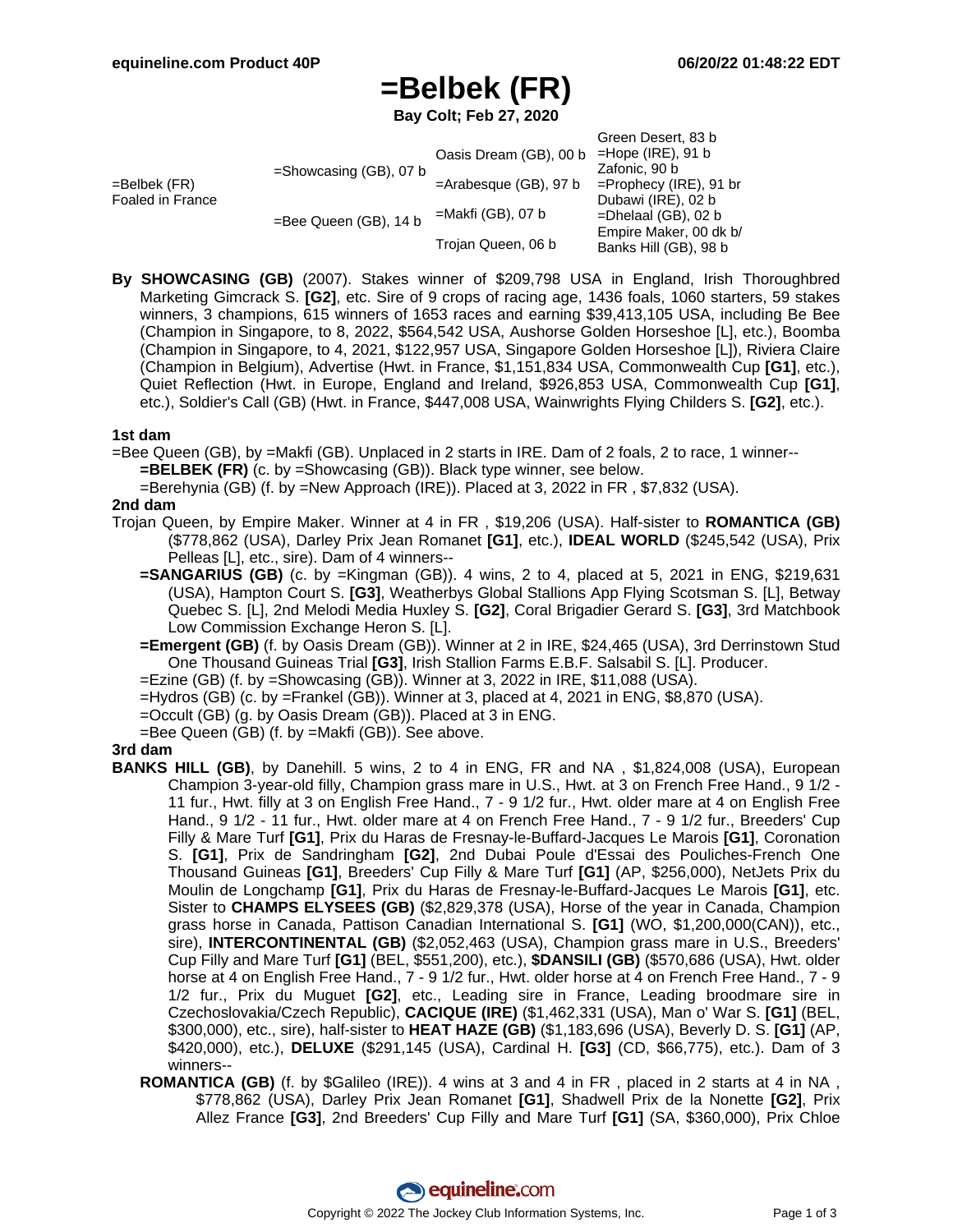## **=Belbek (FR)**

**Bay Colt; Feb 27, 2020**

**[G3]**, Prix de Psyche **[G3]**, 3rd Prix Corrida **[G2]**. Dam of--

- **=Brunnera (GB)** (f. by Dubawi (IRE)). 2 wins at 3, 2021 in ENG, \$41,556 (USA), 2nd British Stallion Studs E.B.F. Beckford S. [L].
- **IDEAL WORLD** (c. by Kingmambo). 4 wins at 3 and 4 in FR , \$245,542 (USA), Prix Pelleas [L], Prix de Reux [L], 2nd Qatar Prix Niel **[G2]**. Sire.
- Trojan Queen (f. by Empire Maker). See above.

=Wherewithal (GB) (g. by =Lope de Vega (IRE)). Placed at 4 in IRE.

## **4th dam**

- **HASILI (IRE)**, by =Kahyasi (IRE). 4 wins at 2 in FR , \$68,186 (USA), Prix des Sablonnets [L], 2nd Prix Imprudence [L], Prix des Lilas [L]. Broodmare of the year in 2006. Sister to **=ARRIVE (GB)** (\$48,253 (USA), Bahrain Trophy [L]), half-sister to **Skiable (IRE)** (\$74,356 (USA), 2nd Matching S. [L] (DMR, \$13,034)). Dam of 7 winners, including--
	- **CHAMPS ELYSEES (GB)** (c. by Danehill). 6 wins, 3 to 6 in FR and NA , placed in 1 start at 4 in ITY, \$2,829,378 (USA), Horse of the year in Canada, Champion grass horse in Canada, Pattison Canadian International S. **[G1]** (WO, \$1,200,000(CAN)), Northern Dancer Turf S. **[G1]** (WO, \$450,000(CAN)), Hollywood Turf Cup S. **[G1]** (HOL, \$150,000), San Marcos S. **[G2]** (SA, \$90,000), Prix d'Hedouville **[G3]**, 2nd Santa Anita H. **[G1]** (SA, \$200,000), Hollywood Turf Cup S. **[G1]** (HOL, \$50,000), Gran Premio del Jockey Club **[G1]**, etc. Sire.
	- **INTERCONTINENTAL (GB)** (f. by Danehill). 13 wins in 21 starts, 2 to 5 in FR and NA , placed in 1 start at 3 in ENG, \$2,052,463 (USA), Champion grass mare in U.S., Breeders' Cup Filly and Mare Turf **[G1]** (BEL, \$551,200), Matriarch S. **[G1]** (HOL, \$300,000), WinStar Galaxy S. **[G2]** (KEE, \$248,000), Just a Game Breeders' Cup H. **[G2]** (BEL, \$150,000), Palomar Breeders' Cup H. **[G2]** (DMR, \$120,000), Jenny Wiley S. **[G3]** (KEE, \$124,000), Royal Heroine Invitational S. **[G3]** (HOL, \$120,000), Jenny Wiley S. **[G3]** (KEE, \$68,386), etc.
		- **Abseil** (c. by First Defence). 2 wins at 4 in ENG, \$70,575 (USA), 3rd Betfred TV Hambleton S. [L].
	- **BANKS HILL (GB)** (f. by Danehill). Champion, see above.
	- **\$DANSILI (GB)** (c. by Danehill). 5 wins, 2 to 4 in FR , placed at 4 in ENG and NA , \$570,686 (USA), Hwt. older horse at 4 on English Free Hand., 7 - 9 1/2 fur., Hwt. older horse at 4 on French Free Hand., 7 - 9 1/2 fur., Prix du Muguet **[G2]**, Prix Messidor **[G3]**, Prix Edmond Blanc **[G3]**, 2nd Dubai Poule d'Essai des Poulains-French Two Thousand Guineas **[G1]**, Champagne Lanson Sussex S. **[G1]**, Prix de la Foret **[G1]**, Queen Anne S. **[G2]**, 3rd Breeders' Cup Mile **[G1]**, etc. Leading sire in France, Leading broodmare sire in Czechoslovakia/Czech Republic.
	- **CACIQUE (IRE)** (c. by Danehill). 7 wins, 3 to 5 in FR and NA , \$1,462,331 (USA), Man o' War S. **[G1]** (BEL, \$300,000), Manhattan H. **[G1]** (BEL, \$240,000), Prix Daniel Wildenstein Casino Barriere La Rochelle **[G2]**, Prix du Chemin de Fer du Nord **[G3]**, Prix Daphnis **[G3]**, 2nd Arlington Million S. **[G1]** (AP, \$200,000), United Nations S. **[G1]** (MTH, \$150,000), Juddmonte Grand Prix de Paris **[G1]**, etc. Sire.
	- **HEAT HAZE (GB)** (f. by Green Desert). 7 wins in 13 starts, 3 to 4 in FR and NA , \$1,183,696 (USA), Beverly D. S. **[G1]** (AP, \$420,000), Matriarch S. **[G1]** (HOL, \$300,000), CITGO Distaff Turf Mile S. **[G3]** (CD, \$72,540), Las Cienegas H. **[G3]** (SA, \$66,000), Prix Coronation [L], 2nd Diana H. **[G1]** (SAR, \$100,000), 3rd Flower Bowl Invitational S. **[G1]** (BEL, \$82,500), Prix de la Calonne [L].
		- **=MIRAGE DANCER (GB)** (c. by =Frankel (GB)). 5 wins, 2 to 6 in AUS and ENG, \$1,116,395 (USA), Heineken Metropolitan **[G1]**, Bombay Sapphire Glorious S. **[G3]**, Netbet Android Download The App Tapster S. [L], Bet Your Way On The Betfair Exchange Tapster S. [L], 2nd Princess Of Wales's Arqana Racing Club S. **[G2]**, etc.
		- **=IRONCLAD (GB)** (g. by Dubawi (IRE)). 7 wins, 3 to 5, 2021 in ENG and AUS, \$220,867 (USA), Bet365 Golden Mile [L], Terry Howe Printing Matrice S. [L], C S Hayes Memorial Cup [L].
		- **Forge (GB)** (c. by Dubawi (IRE)). 3 wins at 3 and 4 in ENG and NA , \$290,079 (USA), 2nd Bernard Baruch H. **[G2]** (SAR, \$50,000) twice, Tampa Bay S. **[G3]** (TAM, \$30,000), Bonhams Thoroughbred S. **[G3]**, 3rd Maker's 46 Mile S. **[G1]** (KEE, \$30,000), Jersey S. **[G3]**, etc.
		- **Radiator (GB)** (f. by Dubawi (IRE)). Winner at 2 and 4 in ENG and NA , \$66,010 (USA), 2nd Irish Champions Weekend Michael Seely Memorial Fillies S. [L].
	- **DELUXE** (f. by Storm Cat). 4 wins, 2 to 4 in FR and NA , \$291,145 (USA), Cardinal H. **[G3]** (CD, \$66,775), Prix de Liancourt [L], 2nd Montjeu Coolmore Prix Saint-Alary **[G1]**, Paris Opera S. -R